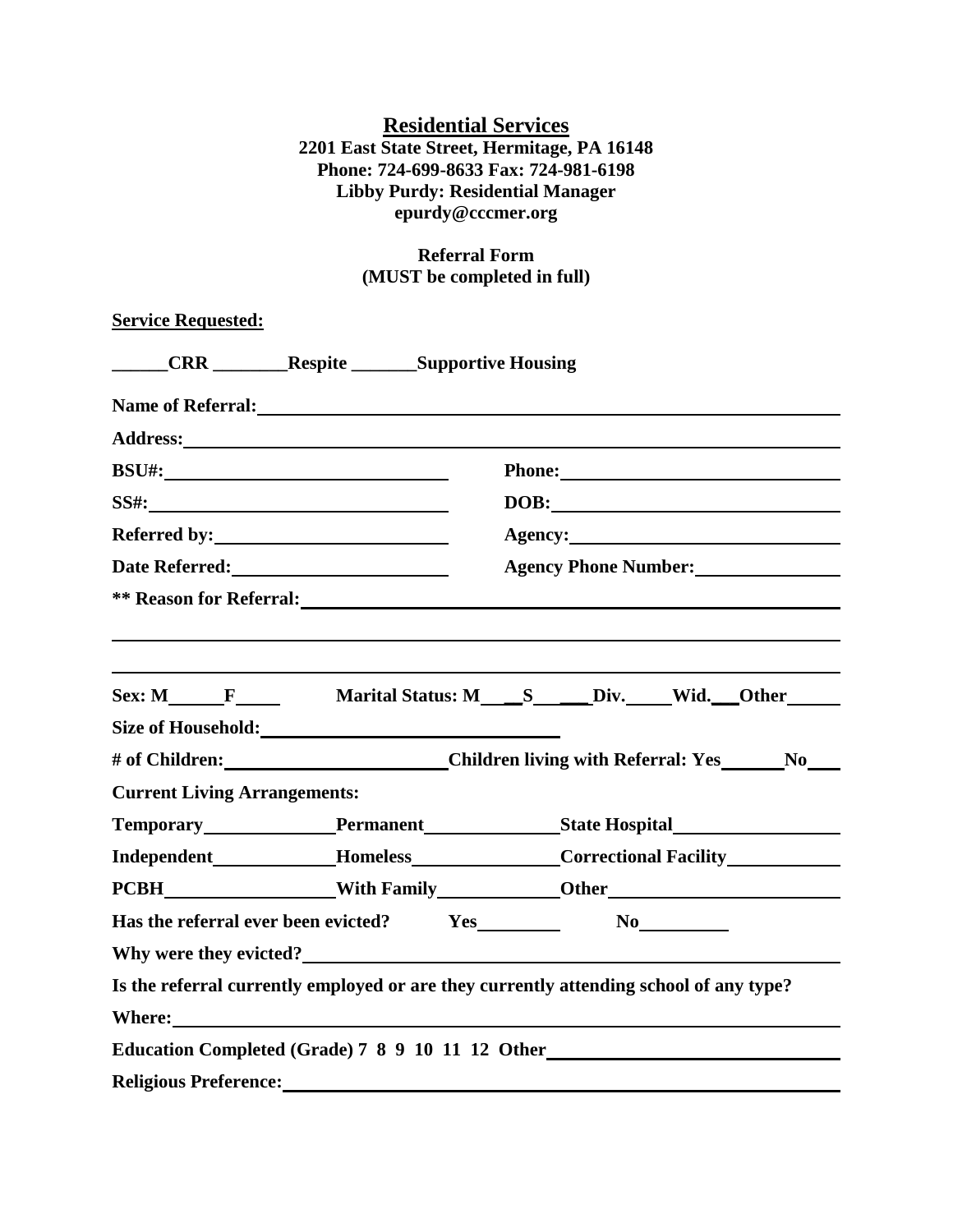|                                                    |                                                                                                                     | <b>Source of Transportation:</b> <u>Constanting</u>                                                                                                                                                                                                                                                                                                                                                                                                                                 |
|----------------------------------------------------|---------------------------------------------------------------------------------------------------------------------|-------------------------------------------------------------------------------------------------------------------------------------------------------------------------------------------------------------------------------------------------------------------------------------------------------------------------------------------------------------------------------------------------------------------------------------------------------------------------------------|
|                                                    | Community Integration: (clubs, volunteer work, etc.)                                                                |                                                                                                                                                                                                                                                                                                                                                                                                                                                                                     |
|                                                    |                                                                                                                     |                                                                                                                                                                                                                                                                                                                                                                                                                                                                                     |
|                                                    | <b>Most Recent Psychiatric Hospitalization:</b>                                                                     |                                                                                                                                                                                                                                                                                                                                                                                                                                                                                     |
| <b>Date</b>                                        | Hospital                                                                                                            | <b>Primary Symptom</b>                                                                                                                                                                                                                                                                                                                                                                                                                                                              |
| the control of the control of the control of       |                                                                                                                     |                                                                                                                                                                                                                                                                                                                                                                                                                                                                                     |
| <u> 1980 - John Stein, Amerikaansk politiker (</u> |                                                                                                                     |                                                                                                                                                                                                                                                                                                                                                                                                                                                                                     |
| <u> 1989 - Johann Barnett, fransk politik (</u>    | <u> 1986 - Andrea Albert III, politik eta politik eta politik eta politik eta politik eta politik eta politik e</u> |                                                                                                                                                                                                                                                                                                                                                                                                                                                                                     |
|                                                    |                                                                                                                     | Legal/Issues: No. 1996. The Contract of the Contract of the Contract of the Contract of the Contract of the Contract of the Contract of the Contract of the Contract of the Contract of the Contract of the Contract of the Co                                                                                                                                                                                                                                                      |
|                                                    |                                                                                                                     | History of Imprisonment: 1997 and 2008 and 2008 and 2008 and 2008 and 2008 and 2008 and 2008 and 2008 and 2008                                                                                                                                                                                                                                                                                                                                                                      |
|                                                    |                                                                                                                     |                                                                                                                                                                                                                                                                                                                                                                                                                                                                                     |
|                                                    |                                                                                                                     | Parole/Probation Officer: Phone number:                                                                                                                                                                                                                                                                                                                                                                                                                                             |
|                                                    |                                                                                                                     | Has the referral ever been convicted of a felony? When and What was the charge(s)?                                                                                                                                                                                                                                                                                                                                                                                                  |
|                                                    |                                                                                                                     | Has the referral ever been convicted for a drug related crime (i.e. possession, selling, etc.)?<br>When and what was the charge(s)? $\qquad \qquad$ $\qquad \qquad$ $\qquad \qquad$ $\qquad \qquad$ $\qquad \qquad$ $\qquad \qquad$ $\qquad \qquad$ $\qquad \qquad$ $\qquad \qquad$ $\qquad \qquad$ $\qquad \qquad$ $\qquad \qquad$ $\qquad \qquad$ $\qquad \qquad$ $\qquad \qquad$ $\qquad \qquad$ $\qquad \qquad$ $\qquad \qquad$ $\qquad \qquad$ $\qquad \qquad$ $\qquad \qquad$ |
|                                                    |                                                                                                                     | Substance Abuse: Current: Past History: Manual Past History:                                                                                                                                                                                                                                                                                                                                                                                                                        |
|                                                    |                                                                                                                     |                                                                                                                                                                                                                                                                                                                                                                                                                                                                                     |
|                                                    |                                                                                                                     | Are they currently receiving treatment for substance abuse and where:                                                                                                                                                                                                                                                                                                                                                                                                               |
|                                                    | <b>Physical Disability/Problem(s):</b>                                                                              |                                                                                                                                                                                                                                                                                                                                                                                                                                                                                     |
|                                                    |                                                                                                                     | **Date of last Physical:_________________**Physical/H&P attached:_______________                                                                                                                                                                                                                                                                                                                                                                                                    |
|                                                    |                                                                                                                     | ***MUST BE SIGNED BY PHYSICIAN, not CRNP, PA, or RN!!!                                                                                                                                                                                                                                                                                                                                                                                                                              |
|                                                    | Psychological Testing Available: Y___N ___                                                                          |                                                                                                                                                                                                                                                                                                                                                                                                                                                                                     |
|                                                    |                                                                                                                     |                                                                                                                                                                                                                                                                                                                                                                                                                                                                                     |
|                                                    | (Attach copy of psychological to the referral)                                                                      |                                                                                                                                                                                                                                                                                                                                                                                                                                                                                     |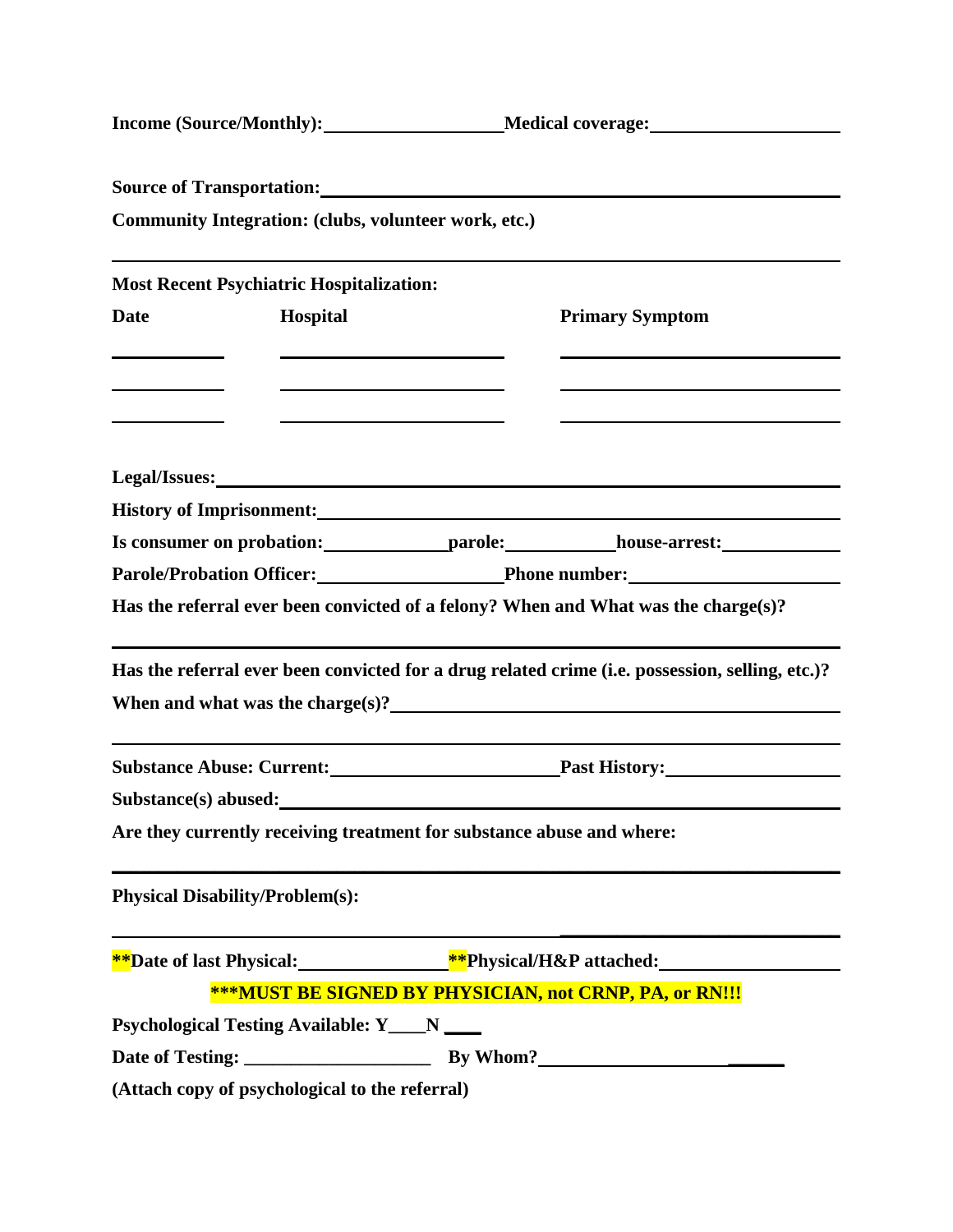**Do you Have Diabetes? \_\_\_\_\_\_YES \_\_\_\_\_\_\_NO Can you self-administer your Insulin \_\_\_\_\_\_YES \_\_\_\_\_NO**

**Would you like to receive Psychiatric care at Community Counseling Center \_\_\_\_YES \_\_\_\_NO**

**Other Providers Involved: (Psychiatrist, Therapist, PCP, BCM)**

## **\*\* Current Medications (Attach a separate sheet if necessary):**

| <b>Name</b> | <b>Dosage</b> | Frequency | <b>Doctor</b> |
|-------------|---------------|-----------|---------------|
|             |               |           |               |
|             |               |           |               |
|             |               |           |               |
|             |               |           |               |
|             |               |           |               |
|             |               |           |               |
|             |               |           |               |
|             |               |           |               |

Problem List:

## **Diagnosis including /ICD 10 Code:**